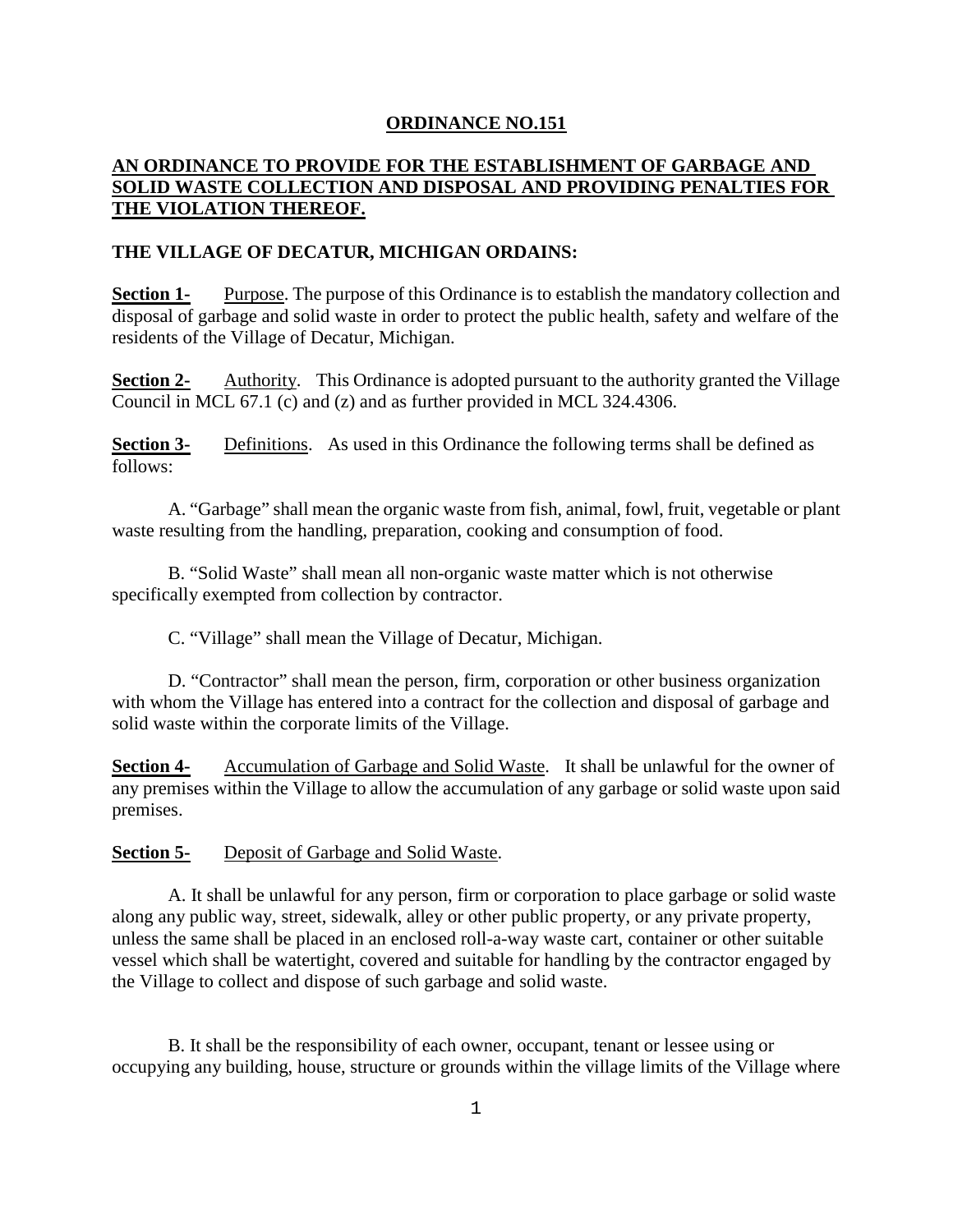garbage and solid waste is to be collected and removed by the contractor to place a container along the street or road so that same can be accessed by the contracted service.

C. It shall be unlawful for any owner, occupant or tenant or lessee using or occupying any building, house, structure or grounds within the village limits of the Village to utilize the trash containers or receptacles of any other owner, occupant, tenant or lessee for the disposal of their own garbage and solid waste.

**Section 6-** Storage of Containers. It shall be unlawful for any person, firm or corporation to leave their roll-a-way carts or other containers along any public way, street, alley, sidewalk or other public property except for the day of garbage and solid waste removal and the evening before such day. All roll-a-way carts, and other containers, shall be located at the rear or side of the dwelling, apartment house or other building, except for the day of and evening before the removal of same, in such a manner that said containers are not in the open view of front yards of such premises.

**Section 7-** Collection and Disposal. The Village through its private contractor will collect, transport and dispose of all garbage and solid waste from all single family premises, multi-family premises and such other premises within the Village that can utilize one or more 96 gallon roll-a-way disposal cart. Said collection shall be at least once each week. The cost, day of collection, holiday policy, inclement weather or other emergency provisions shall be determined in the contract between the Village and its contractor.

**Section 8-** Mandatory removal and payment for service. It shall be mandatory for every single family premises, multi-family premises and such other mixed use premises that can utilize one or more 96 gallon roll-a-way cart, to participate in the Village garbage and solid waste removal service. Each dwelling unit or premises which can utilize this mandatory service shall be billed by the contractor for such service.

**Section 9-** Authority to Contract. The Village shall enter into an exclusive contract with a private contractor to collect, transport and dispose of all garbage and solid waste from all premises located within the village limits of the Village which can utilize one or more 96 gallon roll-a-way carts. Such contract shall be for such term, cost, and conditions which the Village deems to be in the best interest of its residents. No other contractor will be authorized to collect garbage and solid waste within the corporate limits of the village, except for those premises which cannot use the aforesaid roll-a-way carts.

**Section 10-** Delinquent Charges. Any delinquent charges for premises required to participate in the Village garbage and solid waste removal service shall be assessed against the premises so served, and collected or returned in the same manner as Village taxes are certified, assessed, collected and returned.

**Section 11-** Repeal. Ordinance No. 36 and Ordinance No. 132 are hereby repealed. All other Ordinances or parts thereof of the Village in conflict with the provisions of this Ordinance are, to the extent of such conflict, hereby repealed.